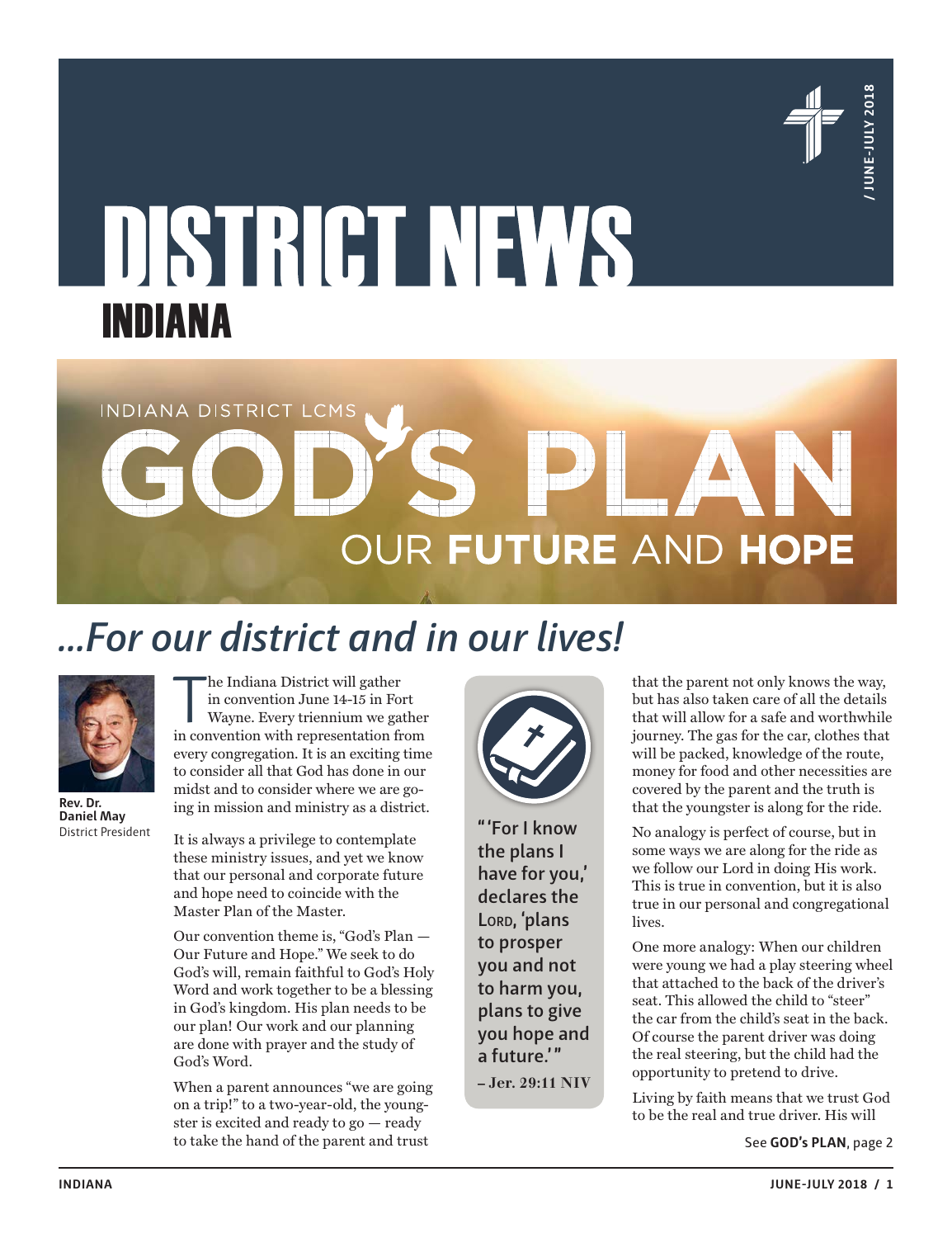# DISTRICT NEWS

# **22ND CONVENTION** of the Indiana District

We are pleased to share the details of our<br>Indiana District Convention for 2018. Under the theme "God's Plan – Our Future and Hope," the convention will be held June 14-15 at the Grand Wayne Convention Center in Fort Wayne.

The district will meet to review the last triennium and set a vision for the next triennium. Reports from Synod representatives will be presented, along with reports from the executive staff. Resolutions will be discussed and voted on. Officers will be elected to fill many positions to help guide the work set forth by the convention. Delegates will have time to visit the many displays that highlight LCMS and district ministries.

Delegates will have the chance to see the exciting changes at University Lutheran, West Lafayette. The church moved closer to the student population and is now front and center in their daily walk to and from classes. In the near future, offices and the student center will be completed on the first floor of the building. A coffee shop and gathering place will offer the students a place to gather for fellowship and study.

In addition, there will be a number of opportunities to learn of our three-pronged project in Gary:

**>** God has richly blessed our efforts to open Ascension Lutheran Christian School in Gary. Classes began in August 2017, with 12 students, which is now 14. The goal for the 2018-19 year is for 50 students in kindergarten through third-grade, as Ascension has been approved as a Choice School for Indiana.



- **>** In cooperation with the LCMS Office of National Mission, the Rev. Delwyn Campbell has been called by St. John's Lutheran Church, Gary, as strategic mission developer.
- **>** Work also continues with Rebuilding the Breach Ministries, an LCMS Recognized Service Organization that provides outreach and transitional services to the homeless.

Pastor Campbell's efforts in the Gary community will impact all three projects, and with God's blessing the Gary community will see signs of revival. Praise be to God!

Updated information will be shared with delegates on our Outreach Kentucky ministry project as we continue to receive donations for this new start.

The convention will give delegates a time to reflect and thank God for the blessings He has bestowed on our district and Synod, partake in fellowship and see what "God's Plan – Our Future and Hope" means for the next triennium.

## **God's Plan**

*Continued from page 1*

is our "Future and Hope." Taking up the cross and following Him means that we are to "follow" and not get too enthralled with thinking that our "pretend driving" means that we are in charge.

The Lord who loves us died for us, rose for us, forgives us and sustains us! While we have opportunities and responsibilities in our personal lives and in the church we take great comfort and joy in knowing God's plan is our future and our hope!

**On a personal note**, this may be my final *Lutheran Witness* article as your district president. It is with humble gratitude that I thank you for the privilege of the past 15 years! I know I will miss it greatly! Now, I wait to see what the Lord has for me next. Judy and I know and trust that God's plan is our future and our hope! If we can be of any help to any of you, please do not hesitate to ask.

In Christ

W. Daniel P.

Lord, take my hand and lead me Upon life's way;

Direct, protect, and feed me From day to day. Without Your grace and favor I go astray;

So take my hand, O Savior, And lead the way.

Lord, when the tempest rages, I need not fear,

For You, the Rock of Ages, Are always near.

Close by Your side abiding, I fear no foe,

For when Your hand is guiding, In peace I go.

Lord, when the shadows lengthen And night has come, I know that You will strengthen My steps toward home.

Then nothing can impede me,

O blessèd Friend; So take my hand and lead me Unto the end.



**"Lord, Take My Hand and Lead Me"** LSB #722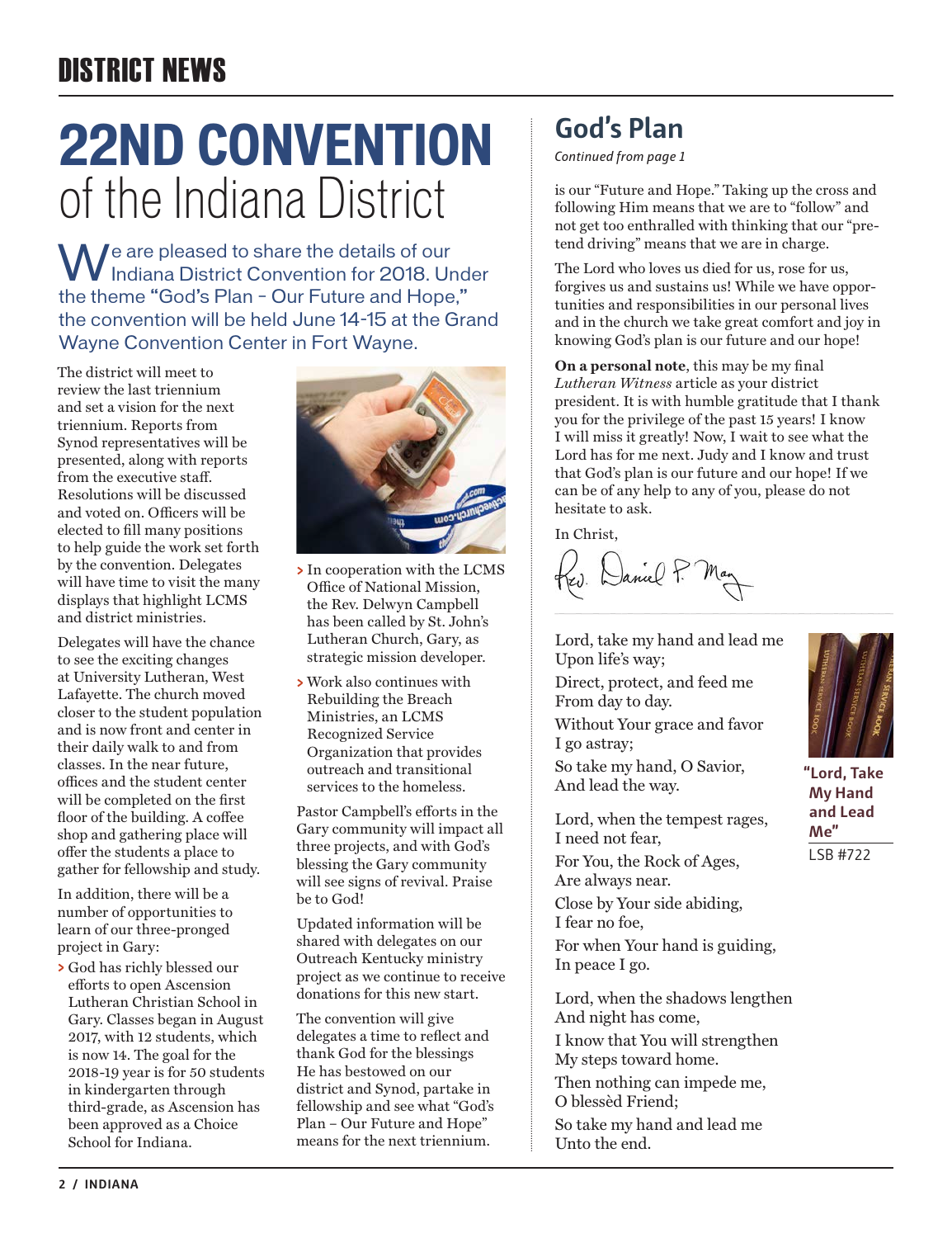# **STEWARDSHIP**

# **Just Do It!**

# *(Generously give and share)*



e all recognize "Just Do It" as Nike's slogan. And in the English language that's an imperative sentence. So in religious circles, most of us would say that's Law. I would have to agree with you.

**Ken Schlif** Council of Resources

However, allow me to put a Gospel spin on it. In so many things that I have done in my Christian walk with the Lord, I wanted to "just do it." Why? Because of the many blessings which the Lord has shared with me. In my 47 years of being a full-time commissioned minister in The Lutheran Church—Missouri Synod, I believe for the most part, I did not do things out of habit, but because I truly wanted to do them.

Recently, I read a quote from Martin Luther that applies to all of us as we live here in God's Kingdom on earth. He states: "We live on earth only so





that we should be a help to other people. Otherwise, it would be best if God would strangle us and let us die as soon as were baptized and had begun to believe. For this reason, however, He lets us live that we may bring other people also to faith as He has done for us. Everything then

should be directed in such a way that you recognize what God has done for you and that you thereafter, make it your highest priority to proclaim this publicly and call everyone to the light to which you are called."

Living a stewardship lifestyle is living out our commitment to Christ. Our careers, hobbies and money are important, but not worthy of our devotion. God alone deserves our whole-hearted devotion. Our devotion to God is illustrated by the lifestyle that we lead as we steward our days in faithful service to Him. In 1 Cor. 10:31, the apostle Paul says:

"So, whether you eat or drink, or whatever you do, do it all to the glory of God."

Paul also wrote:

"… see that you also excel in the grace of giving." **— 2 Cor. 8:7 NIV**

In Christ, we can stop putting our self-interests first and seek to be giving and sharing people. We give and share our faith because we are saved by grace through faith in Christ Jesus. In faith, we want to "just do it" - give and share generously and cheerfully!

# **Honored for service**

The Rev. Allen Parks, a retired pastor currently at Ascension Evangelical Lutheran Church, Fort Wayne, was recently honored by Ascension and Bethesda Lutheran Communities for his 10 years of service to Bethesda residents. Parks has been leading a semi-monthly Bible study for residents at Ascension, which is in formal partnership with Bethesda. Parks was presented with a plaque, made by residents, from Paul Hathcoat, ministry consultant for Bethesda Lutheran Communities.

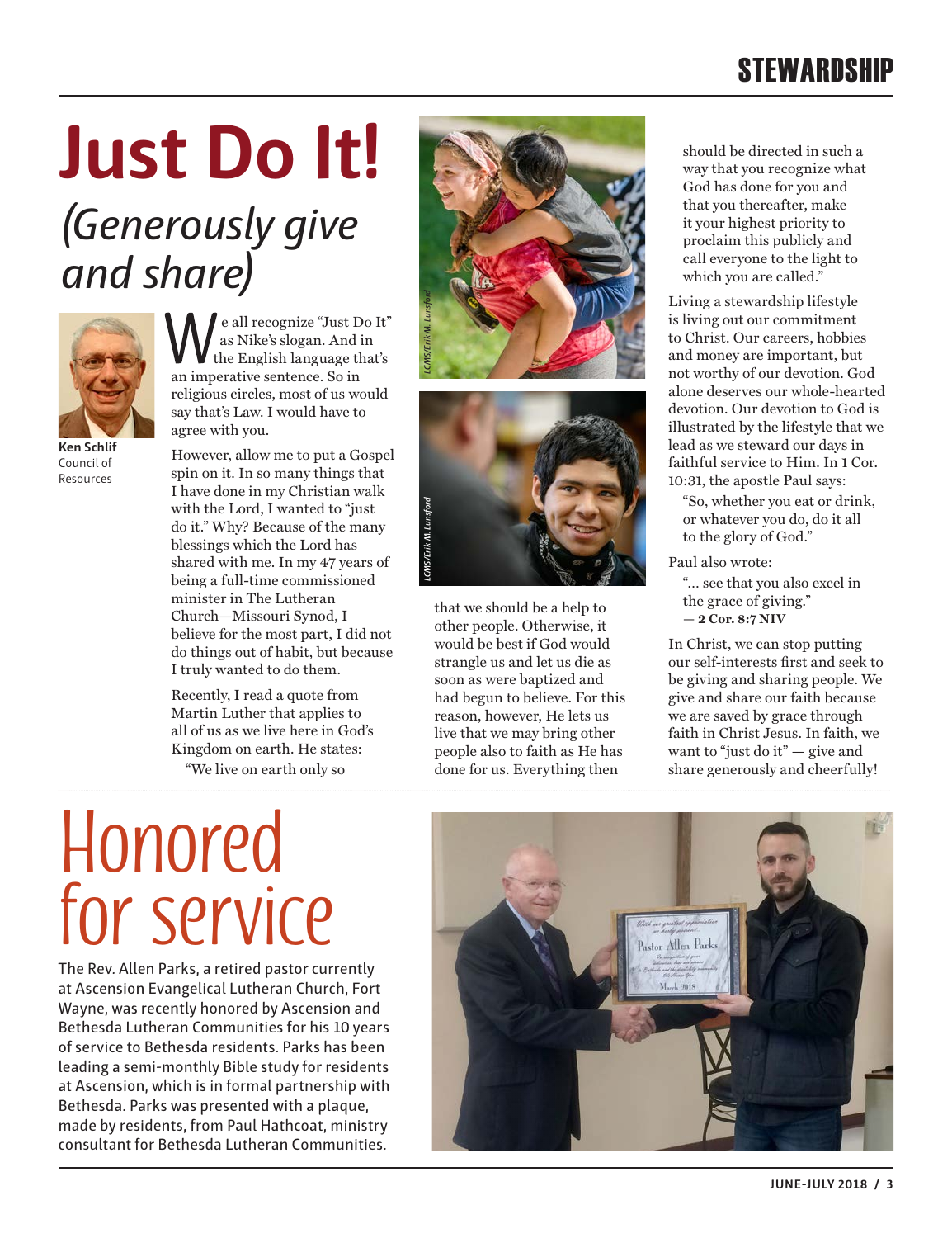# EVENTS

# **LWML to convene at Valpo**

The 27th Biennial Convention of the Lutheran Women's Missionary League Indiana District will be held June 29- July 1 at Valparaiso University.

The theme of the convention is "Walk in the Light of the Lord" (Is. 2:5b).

As part of the convention, mission grants will be selected, bylaw changes will be approved and new officers will be elected. There will also be opportunities to attend interest sessions, including:

- **> Serving the Lord in Gary** – Rev. Delwyn Campbell
- **> Japan Short Term Mission Trip** – Rebecca Masters and Dawn Kirk
- **> The Hymnal in Your Home** – Dr. Jon Eifert
- **> Chapel of the Resurrection Windows**  – Rev. Joseph Cunningham
- **> K-9 Ministries** – Tim Hetzner
- **> Serving Re-Imagined: Helping the Least of These** – Rev. John Albers
- **> What Do Jewish People Think of Jesus?**
	- Rev. Dr. Robert and Kristi Roegner



Isaiah 2:5h

- **> Hymnody, History and Lessons for Us** – Dr. Jon Eifert
- **> Global Missions in Your Neighborhood** – Jessica Burkman
- **> Come to Me to a Quiet Place** – Lisa Lessing
- **> Agnus Day, The Lectionary Comic** – Rev. Jim Wetzstein

There will also be various servant events offered. For more information on the Indiana District LWML and convention information, go to *LWMLIndiana.org.*

# **Considering pastoral or diaconal ministry?**

**Concordia Theological Seminary, Fort Wayne, Ind.**, is holding summer retreats:

▶ Phoebe Academy High School June 17–24

This one-week summer retreat is for high-school-aged women considering diaconal ministry as a possible vocation. For more information, go to *t*.

▶ Christ Academy High School June 17–30

This two-week summer retreat is for high-school-aged men considering pastoral ministry as a possible vocation. For more information, go to *ctsfw.edu/CAHS.*

**Concordia Seminary, St. Louis,** has annual visitation events that give participants valuable information about formation for pastoral and diaconal ministry. There's something for everyone, including events for prospective students who are in high school, college or are considering ministry as a second career, as well as events for prospective students who are married and have children.

For more information, go to *csl.edu/ admissions/visit.*

# **Calendar**

**June 14-15** Indiana District Convention, Grand Wayne Convention Center,

Fort Wayne

**June 17-24** Phoebe Academy, CTS, Fort Wayne

**June 17-30** Christ Academy, CTS, Fort Wayne

**June 18-20** Future Lutheran Administrators-Midwest Education (FLAME) training, Concordia, Ann Arbor

**June 29-July 1** Indiana District LWML Convention, Valparaiso University

**June 30** Worship Arts Leadership Institute, Southwest Lutheran Church, Fort Wayne

**July 19-20** Indiana District Summer Administrators Conference, Brown County State Park

**July 22** District President Rev. Dr. Daniel May preaches at Lake James Chapel

**Sept. 7-8** Indiana District Evangelism Conference, Trinity, Indianapolis

**Sept. 9** Installation of District President, Location TBA

**Sept. 10** Orientation of elected officials, District Office

**Sept. 15-18** Council of Presidents meeting, St. Louis

**Sept. 17-18** Indiana District Early Childhood Conference, Our Shepherd, Avon

**Sept. 24-25** Circuit Visitors Conference, District Office

**Sept. 29** Indiana District Senior Adult Fest, St. James, Lafayette

**Oct. 10-12** Best Practices For Ministry: Heartland, St. Peter's, Columbus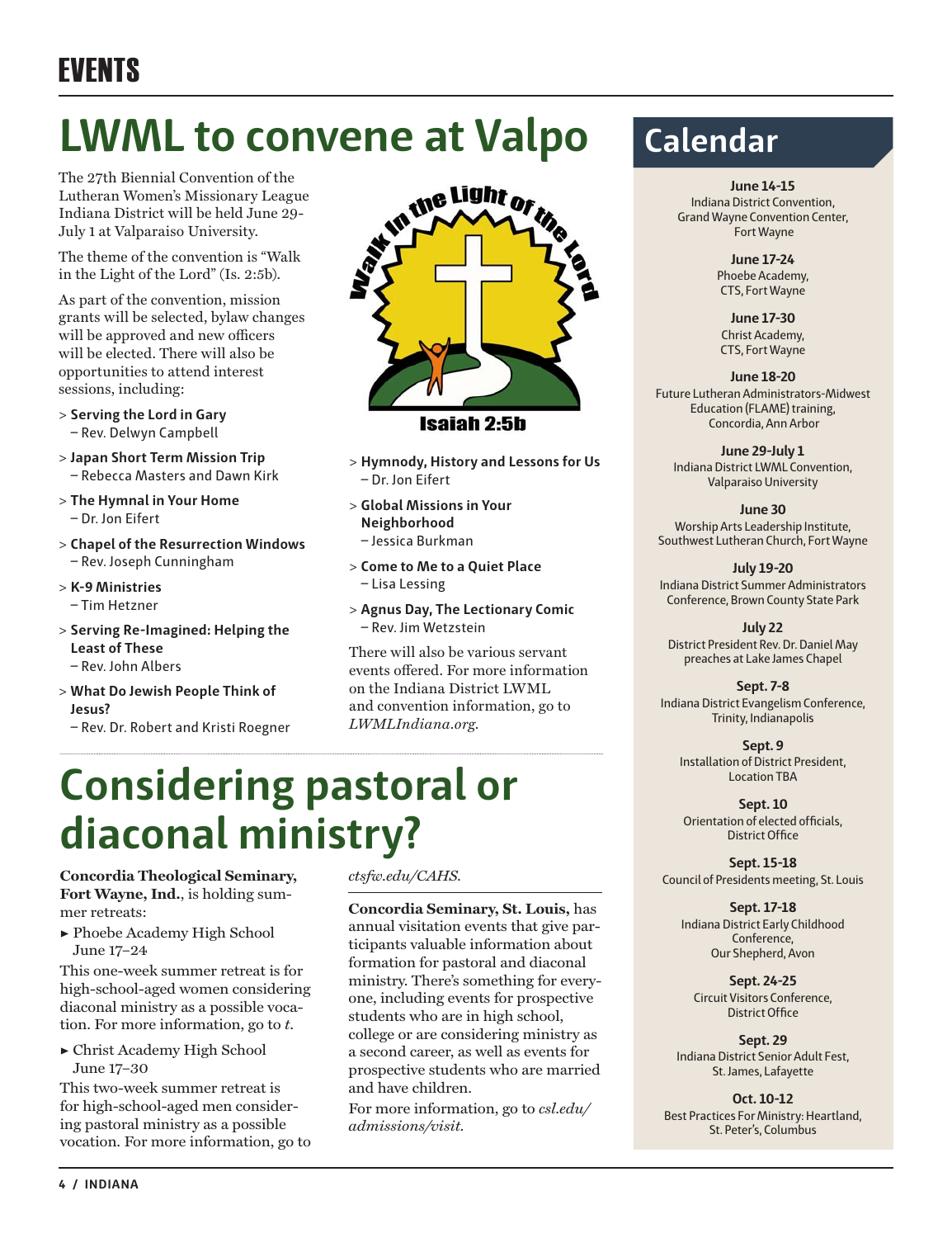# DISTRICT NEWS

› Mission: Chinese Ministry, Evansville; Rev. Tich Luu › RSO: Lutheran Life Villages, Fort

› Shepherd by the Lakes, Syracuse

› Messiah, Wolcottville › Living Water, Wolf Lake › Mission: Chinese Ministry, › Bloomington, Rev. Liwei Sui › RSO: Lutheran Ministries Media,

Fort Wayne

› Circuit 11 › St. Matthew, Delphi › Trinity, Goodland › Grace, Lafayette › St. James, Lafayette › St. James, Logansport › Our Saviour Monticello › St. John, Rensselaer › St. Juke, Rensselaer › St. James, Reynolds › St. John, Rochester › Redeemer, West Lafayette › University, West Lafayette › Mission: African Immigrant Ministry, Fort Wayne

**Week of July 30** › Florida-Georgia District

Wayne/Kendallville **Week of July 23** › English District › Circuit 6 › Trinity, Auburn › Immanuel, Avilla › St. John, Columbia City › Zion, Columbia City › Zion, Corunna › Clear Lake, Fremont › Lake George, Fremont › Zion, Garrett › St. John, Kendallville

**JUNE-JULY 2018 / 5**

› RSO: Lutheran School Partnership,

Fort Wayne



# **St. Peter receives LCMS grant**

Indiana District President Rev. Dr. Daniel May had the privilege of<br>presenting a check from The Lutheran Church—Missouri Synod presenting a check from The Lutheran Church—Missouri Synod domestic development grant program to St. Peter Lutheran Church, Portage. The grant will be used for outreach in helping Family Promise homeless ministry provide temporary shelter for families, and a community dinner program.

Accepting the check is the Rev. Benjamin Ahlersmeyer, pastor of St. Peter's.

For more information about the development grant program, go to *lcms.org/serve/grants/development*.

## **JUNE-JULY PRAYER LIST**



#### **Week of June 4**

- › Southern Illinois District
- › Circuit 14
- › Our Shepherd, Avon
- › Christ, Brownsburg
- › Holy Cross, Crawfordsville
- › Peace, Greencastle
- › Messiah, Indianapolis
- › Living Christ, Plainfield
- › Immanuel, Terre Haute
- › Mission: Global/Inner City Min., Concordia, Fort Wayne
- › RSO: Concordia Publishing House, St. Louis

#### **Week of June 11**

- › Texas District
- › Circuit 19
- › St. John, Aurora
- › St. Paul (Clifty), Columbus
- › Bethany, Connersville
- › St. Paul Cross Plans
- › Trinity, Dillsboro
- › St. John, Farmers Retreat
- › Bethlehem, Greendale
- › Holy Trinity, Greensburg
- › Faith, Madison › Mission: Gypsies Ministry,
- Holy Cross, Fort Wayne
- › RSO: Cranch Institute, Fort Wayne

#### **Week of June 18**

- › Wyoming District
- › Circuit 1
- › Grace, Dyer
- › St. Paul, East Chicago
- › Concordia, Hammond
- › Trinity, Hammond
- › Redeemer, Highland
- › Trinity, Lowell
- › St. Paul, Munster
- › Peace, Schererville
- › Mission: Japanese Mission Society, Indianapolis
- › RSO: Cross Connections, Fort Wayne/Indianapolis

#### **Week of June 25**

- › Atlantic District
- › Circuit 10
- › Peace, Berne
- › Immanuel, Decatur
- › St. John (Bingen), Decatur
- › St. Paul (Preble), Decatur
- › St. Peter, Decatur
- › Zion, Decatur
- › Zion (Friedheim), Decatur
- › Emmanuel (Soest), Fort Wayne
- › Prince of Peace, Hartford City
- › St. John (Flatrock), Monroeville
- › Bethlehem (Tocsin), Ossian
- › New Hope, Ossian
- › Faith, Roanoke › Mission: Hispanic
- Outreach, Indianapolis › RSO: Hands of
- Mercy, Fort Wayne

#### **Week of July 2**

- › California-Nevada-Hawaii District
- › Circuit 15
- › Concordia, Greenwood › Mount Olive, Greenwood
- › Calvary, Indianapolis
- 
- › Emmaus, Indianapolis
- › First Timothy, Indianapolis
- › Our Savior, Indianapolis › Peace Deaf, Indianapolis
- › St. Paul, Indianapolis
	- › St. Peter, Indianapolis
	- › Christ the King, Mooresville
	- › Mission: Hispanic Outreach,
	- Columbus › RSO: Lutheran Child and Family
	- Services, Indianapolis

#### **Week of July 9**

- › Central Illinois District
- › Circuit 20
- › Our Savior, Danville
- › Bread of Life, Lexington
- › Good Shepherd, Lexington
- › Our Redeemer, Lexington
- › St. John, Lexington
- › Mission: Deaf Outreach; Rev. Alan Rork
- › RSO: The Lutheran Foundation, Fort Wayne

#### **Week of July 16**

- › Eastern District
- › Circuit 2
- › Trinity, Crown Point
- › Faith, DeMotte
- › Faith, Gary
- › Trinity Memorial, Merrillville
	- Good Shepherd, Gary

St. Michael, Hebron **Trinity, Hobart** 

- Our Saviour, Gary
- St. John, Gary St. Philip, Gary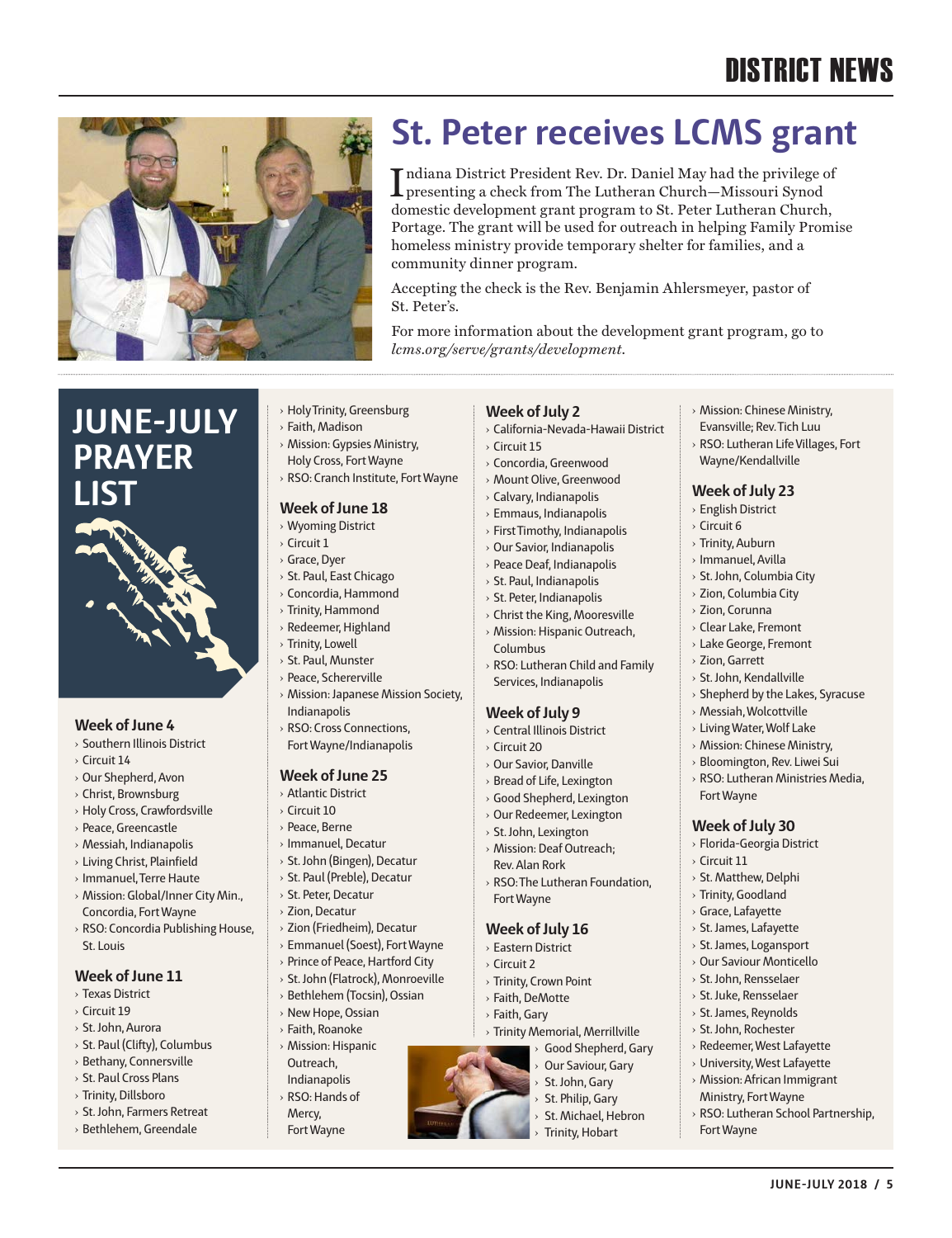# **CELEBRATIONS**

# **Welcome Pastor Kolb to Good Shepherd!**

Good Shepherd Lutheran Church, Kokomo,<br>Gwelcomed the Rev. John Kolb, who was installed as Intentional Interim pastor on Sunday. The Rev. Kurt Gremel had been serving the vacancy upon the retirement of the Rev. Robert Bohlmann in June 2017. Kolb, left, is shown with the Rev. William Allison, circuit visitor and pastor, Lutheran Church of Our Redeemer, Kokomo. Allison officiated the installation service.

# **June–July Birthdays**

**June 1** Bill Kamman, 90 *Immanuel, Seymour*

**June 2** Alvera Hockemeyer, 95 *St. John, Monroeville* Lillian Gollnick, 93

*St. Peter, North Judson*

**June 3** Anita Steele, 92 *Zion, Decatur*

**June 4** Alvin Terkorn, 91 *Zion, Seymour* Marcia Freeby, 90 *Calvary, Indianapolis*

**June 7** Edna Messing, 90 *St. Paul (Preble), Decatur*

**June 9** Jeanette Nichols, 90 *Faith, DeMotte*

**June 11** Sue Fremder, 90 *St. John, Vincennes*

**June 12** Peggy Imler, 90 *Holy Cross, Fort Wayne*

**June 14** Lorna Connelly, 95 *St. Paul's, Evansville* Lorna Connelly, 95 *St. Paul's, Evansville* Lorna Connelly, 95 *St. Paul's, Evansville*

**June 16** Nell Arbeiter, 93 *Our Redeemer, Evansville*

**June 17** Gloria Bauman, 92 *Epiphany, Westfield* **June 19** Dorothy Wiegman, 97 *Emmanuel, Fort Wayne*

**June 21** *Marie Busch, 97 St. Peter's, Fort Wayne*  Mary Macke, 91 *Holy Cross, Fort Wayne*

**June 22** Doris Householder, 92 *Immanuel, Avilla*

**June 23** Eugene Gordon, 96 *St. James, Lafayette*

**June 24**  Clifford Sierp, 98 *Immanuel, Seymour*

**June 26** Helen Busche, 92 *St. Paul's, Fort Wayne* Ruth Merriman, 92 *St. James, Lafayette*

**June 27** Ruth Fuhrmann, 91 *Calvary, Indianapolis*

**June 28** Eleda Barille, 94 *St. Paul's, Fort Wayne* Werner Hosper, 93 *Heritage, Valparaiso* Ivan Wortmann, 91 *Trinity, Darmstadt*

**June 29** Dot Crosbie, 97 *Holy Cross, Fort Wayne* Charlotte Brown, 94 *St. Peter, North Judson*

**June 30** Edith Hawkins, 94 *St. James, Lafayette* Dottie Bruick, 92 *Holy Cross, Fort Wayne* **July 1**  Lowima Schneider, 97 *Immanuel, Seymour*

**July 2** Oma Smith, 91 *Immanuel, Seymour*

**July 4** Kenneth Bobb, 90 *Immanuel, Seymour*

**July 5** Gladys Ross, 96 *Trinity, Hobart*

**July 6 Doris Prochnow, 101** *Emmanuel, Fort Wayn***e**

**July 7** Burt Smith, 92 *Cornerstone, Carmel* Clarabelle Troike, 90 *St. Peter, North Judson*

**July 8** Shirley Dommer, *95 Trinity, Hobart*

**July 9** Doris Hoffman, 93 *Emmanuel, Fort Wayne*

**July 10** Donald Schaber, 97 *Holy Cross, Fort Wayne*

Mary Ressinger, 96 *Cornerstone, Carmel* Jim Pynchon, 90

*Holy Cross, Fort Wayne* Rona Edquist, 90

*Heritage, Valpariso* **July 11** Fred Busche, 95 *St. Paul's, Fort Wayne* Lorraina Schwartz, 95 *Zion, Seymour*

Jean Morris, 93 *Immanuel, Seymour* **July 12** Don Karbach, 91 *Holy Cross, Fort Wayne*

**July 15** Sally Lilley, 93 *Faith, DeMotte* Leroy Beilke, 90 *St. Paul, Evansville*

**July 16** Orby Hurless, 92 *Emmanuel, Fort Wayne*

**July 17** Warren Schueler, 97 *Emmanuel, Fort Wayne* Frederick Domrow, 92 *Bethlehem, Fort Wayne*

**July 20** Donna Sensmeier, 95 *Trinity, Darmstadt*

**July 21** Elizabeth Riedemann, 97 *Cornerstone, Carmel* Joan Pearson, 90 *Emmanuel, Fort Wayne*

**July 22** Phyllis Zwick, 93 *Zion, Decatur*

**July 23** Paul Schneider, 98 *St. John, Lanesville*

**July 24** Elvera Marschhausen, 98 *Cornerstone, Carmel* Naomi Erb, 96 *St. Paul's, Fort Wayne*

Laura Holliger, 92 *St. John, Rochester*

**July 25 Bob Koschmann, 100** *Cornerstone, Carmel* Pauline Imbody, 96 *Emmanuel, Fort Wayne*

Helen Carr, 93 *St. Paul's, Fort Wayne* Mary Louise Spice, 91 *Emmanuel, Fort Wayne*

**July 26** Luella Reidenbach, 93 *Heritage, Valparaiso* Ken Fehd, 92 *Trinity, Darmstadt*

Mary Rogers, 92 *Zion, Seymour*

**July 27** Alex Early, 91 *St. Paul's, Fort Wayne* Velma Witte, 91 *Holy Cross, Fort Wayne*

**July 30** Maxine Bienz, 96 *St. Paul's, Fort Wayne* Helen Wehmiller, 93 *Immanuel, Seymour*

**July 31** Lavera Barlow, 94 *Trinity, Dillsboro* Marcelene Soest, 94 *Bethlehem, Fort Wayne* Loretta Thomas, 92 *Holy Cross, Fort Wayne*

### **Belated**

**May 10** Janas Brandt, 91 Holy Cross, Fort Wayne

**May 11** Lois Linker, 92 Holy Cross, Fort Wayne

**May 27** Harriett Facks, 93 Holy Cross, Fort Wayne

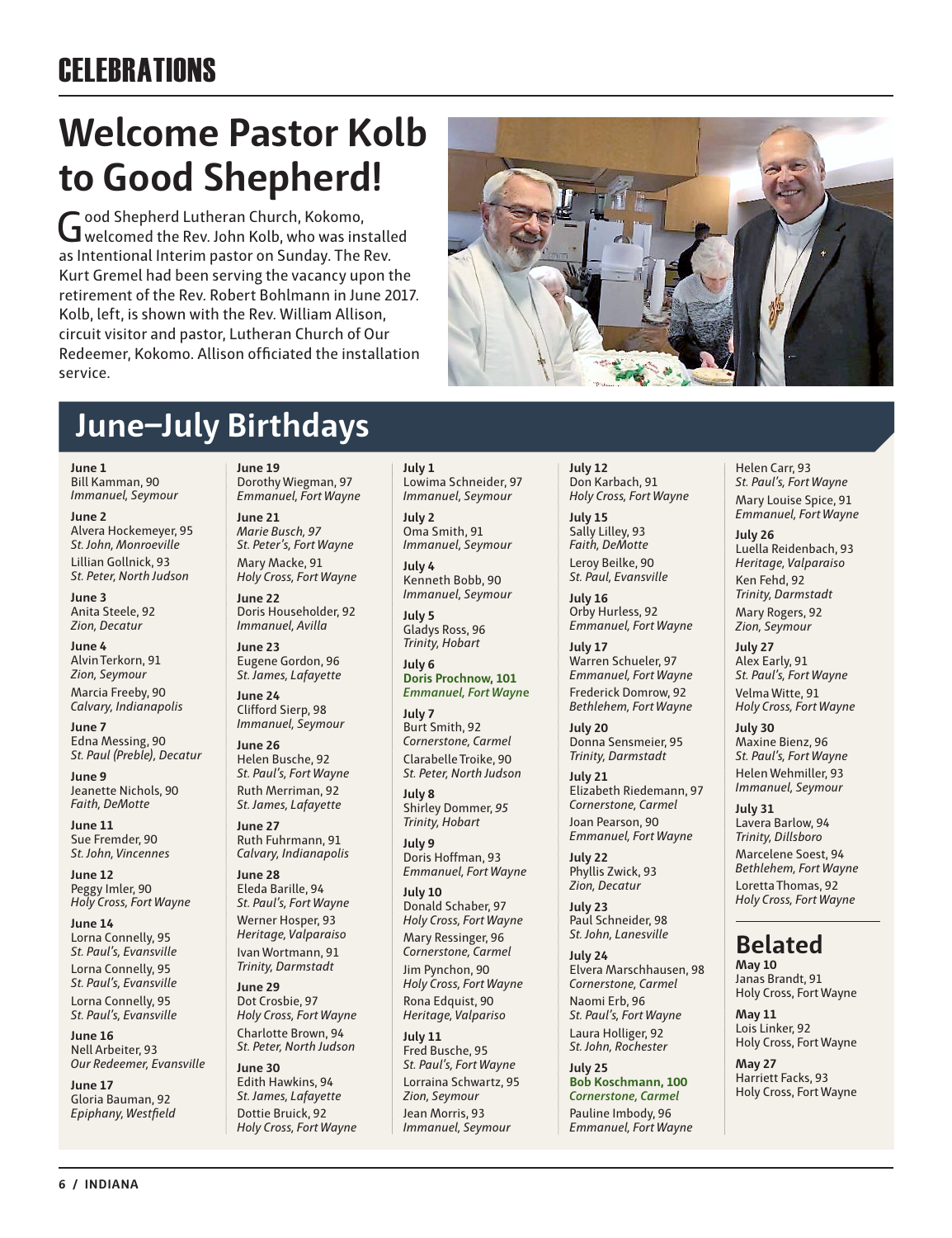# **CELEBRATIONS**

## **June–July Anniversaries**

#### **June 1**

Mr. and Mrs. John Ryan II *61, Calvary, Indianapolis* Mr. and Mrs. Delbert Tormoehlen *60, Immanuel, Seymour*

#### **June 2**

Mr. and Mrs. Tom Noll *62, Zion, Decatur* Mr. and Mrs. Thomas West *56, St. Paul's, Fort Wayne* Mr. and Mrs. C. James Hurt *55, Immanuel, Seymour*

#### **June 3**

Mr. and Mrs. Bruce Mater *68, Grace, New Albany* Mr. and Mrs. Don Day *62, Calvary, Plymouth* Mr. and Mrs. Harlan Heinze *57, St. John, Lanesville* Mr. and Mrs. Gerald Korff *57, Trinity, Darmstadt* Mr. and Mrs. Walter Meyer *56, St. John's, Indianapolis* Mr. and Mrs. Mick Johnston *51, Trinity, Dillsboro* Mr. and Mrs. Bob Saalfrank *51, Holy Cross, Fort Wayne*

#### **June 4**

Rev. and Mrs. Gene Brunow *58, Emmanuel, Fort Wayne* Rev. and Mrs. George Lange *58, Zion, Fort Wayne* Mr. and Mrs. David Leonard *58, Trinity, Hobart* Rev. and Mrs. Bob Reinhardt *58, Our Redeemer, Evansville*

**June 5** Mr. and Mrs. Paul Busse *63, Zion, Decatur*

Mr. and Mrs. Franklin Furr *58, St. Paul, Denham* Mr. and Mrs. Richard Glusenkamp *53, St. Paul's, Fort Wayne* Rev. and Mrs. Daniel May *53, Emmanuel, Fort Wayne*

#### **June 6**

Rev. and Mrs. Harvey Lange *66, Calvary, Indianapolis* Mr. and Mrs. Jim Allen *60, Calvary, Plymouth* Mr. and Mrs. Hugo Bietz *54, Holy Cross, Fort Wayne* Mr. and Mrs. Marlin Culy\ *54, Emmanuel, Fort Wayne*

**June 7**

Mr. and Mrs. Jim Merriman *65, St. Paul (Preble), Decatur*  Mr. and Mrs. Ned Hall *60, Immanuel, Avilla*

**June 8** Mr. and Mrs. Eston Hathaway *60, Cornerstone, Carmel* Mr. and Mrs. Stanley Hill *60, Immanuel, Seymour* Mr. and Mrs. Jerry Schoenefeld *50, Emmanuel, Fort Wayne*

**June 9** Mr. and Mrs. Bernard Emkes *72, Zion, Seymour* Mr. and Mrs. Dick Posewitz *56, Our Redeemer, Evansville*

Mr. and Mrs. Dave Hockemeyer *55, St. John, Monroeville* Mr. and Mrs. Jim Schwengel 5*5, Our Redeemer, Evansville* Mr. and Mrs. Gary Parker *51, St. Paul, Evansville*  Mr. and Mrs. Paul Zuehsow *50, Immanuel, Avilla*

#### **June 10**

Mr. and Mrs. James Wilkins *68, Bethlehem, Fort Wayne* Mr. and Mrs. Alfred Fenneberg *60, Immanuel, Seymour* Mr. and Mrs. Don Meyer *52, Calvary, Indianapolis* Mr. and Mrs. Steve Unsicker *52, St. John, Monroeville* Mr. and Mrs. Jim Beissler *51, Cornerstone, Carmel* Mr. and Mrs. Don Meyer *51, St. John's, Indianapolis* Mr. and Mrs. Jon Stahl

**June 11** Mr. and Mrs. Elmer Klinstiver *64, Grace, New Albany* Mr. and Mrs. Alan Struss *52, Calvary, Indianapolis* Mr. and Mrs. Tom Lockmund *51, Grace, New Albany* Mr. and Mrs. John Valentine *51, Cornerstone, Carmel* 

*51, Immanuel, Seymour*

**June 12** Mr. and Mrs. Glenn Kanning *64, Holy Cross, Fort Wayne* Mr. and Mrs. Ron Brink *53, Calvary, Indianapolis*

Mr. and Mrs. Bill Culbertson *53, Cornerstone, Carmel* Mr. and Mrs. Paul Noel *53, Grace, New Albany* Mr. and Mrs. Arnold Schroeder *53, Trinity, Hobart* Dr. and Mrs. Ted Blomenberg *52, Zion (Friedheim), Decatur*

**June 13** Mr. and Mrs. Darwin Horine *59, Emmanuel, Fort Wayne* Mr. and Mrs. Tom Steiner *54, Faith, DeMotte* Mr. and Mrs. John Walls *54, Grace, New Albany* Mr. and Mrs. Lee Davis *53, Zion, Wabash* Mr. and Mrs. Daniel Kendall *53, Calvary, Indianapolis*

**June 14** Mr. and Mrs. Gene Bruns *60, Cornerstone, Carmel* **June 15** Mr. and Mrs. Don Gambrel

*56, Zion, Seymour* Mr. and Mrs. Robert

Layman *55, Emmanuel, Fort Wayne* Mr. and Mrs. John Irwin *50, Immanuel, Seymour*

**June 16** Mr. and Mrs. Charles Ewen *56, Trinity, Hobart* Mr. and Mrs. Albert Umbach *56, Our Redeemer, Evansville*

**June 17** Mr. and Mrs. Elmer Pruss *68, St. John's, Farmers Retreat*

Mr. and Mrs. Jim Croxton *62, Emmanuel, Fort Wayne*

Mr. and Mrs. Herb Stugart *57, Cornerstone, Carmel* Mr. and Mrs. Jim Bernhart *51, Holy Cross, Fort Wayne*

Mr. and Mrs. Dale Ott *51, Cornerstone, Carmel*

**June 18** Mr. and Mrs. Lawrence Jupin *63, Calvary, Indianapolis* Mr. and Mrs. Bates McIndoe *58, Cornerstone, Carmel* Dr. and Mrs. David Scaer *58, Zion, Fort Wayne*

Mr. and Mrs. Tony Schultz *58, Heritage, Valparaiso* Mr. and Mrs. Richard Wolfgang *51, Zion, Wabash* 

**June 19** Mr. and Mrs. Chris Seitz *58, Emmanuel, Tell City* Mr. and Mrs. Ted Baer *53, Cornerstone, Carmel* Rev. and Mrs. John Hamer *53, St. Paul's, Fort Wayne*

**June 20** Mr. and Mrs. Paul Hoppe *70, Holy Cross, Fort Wayne* Mr. and Mrs. Tom Buuck *65, Zion (Friedheim), Decatur* Mr. and Mrs. William Martin *58, St. John's, Indianapolis* Mr. and Mrs. Paul Filter *54, Trinity, Dillsboro* Mr. and Mrs. Denis Peters *54, Holy Cross, Fort Wayne* Mr. and Mrs. Butch Werner *54, Heritage, Valparaiso* Mr. and Mrs. William Kirsch *53, St. Paul, Evansville*

Mr. and Mrs. David Zolman *53, Zion, Wabash*

**June 21** Mr. and Mrs. Jim Beery *71, Zion, Decatur* Mr. and Mrs. Al Wick *66, Holy Cross, Fort Wayne*

**June 22** Mr. and Mrs. Charles Freudenberg *66, Our Redeemer, Evansville*

Mr. and Mrs. Nolan Griffiths *61, Zion, Decatur*

Mr. and Mrs. Pete Rump *61, Cornerstone, Carmel*

Mr. and Mrs. Dave Ebeling *55, Faith, Bloomington* Mr. and Mrs. Herb Hoeltke *55, Concordia, Greenwood*

Mr. and Mrs. Vernon Werling

*55, St. Paul (Gar Creek), New Haven*

**June 23** Mr. and Mrs. Wayne Smith *61, Grace, New Albany*

Mr. and Mrs. Mike Ford| *52, Concordia, Greenwood* **June 24**

Mr. and Mrs. Larry Cooper *51, Immanuel, Seymour*

Mr. and Mrs. Steve Dalzell *51, Calvary, Indianapolis* Mr. and Mrs. Dennis Jordan *51, St. Paul's, Fort Wayne* Rev. and Mrs. Richard Nuffer

*51, Zion, Fort Wayne* Mr. and Mrs. Jerry Redden *51, Holy Cross, Fort Wayne*

**June 25** Mr. and Mrs. Gene Stewart *63, St. John, Lanesville* Mr. and Mrs. Edwin Braun

Sr. *58, Emmanuel, Fort Wayne* Mr. and Mrs. Art Grawcock *52, Immanuel, Avilla* Mr. and Mrs. Ronald Burger *51, St. John's, Indianapolis*

**June 26** Mr. and Mrs. William Brandt *54, Immanuel, Seymour*

Mr. and Mrs. Al Davis *53, Zion, Seymour*

Mr. and Mrs. Ron Miller *53, Zion, Seymour*

Rev. and Mrs. Marvin Hinkle *52, Holy Cross, Fort Wayne*

**June 27** Mr. and Mrs. Raphael LaGrange

*64, Emmanuel, Tell City* Mr. and Mrs. Bill Arnold

*59, Faith, DeMotte* Mr. and Mrs. Donald Weidler

*54, Zion, Decatur* Rev. and Mrs. Leonard Neumann *53, Concordia, Greenwood*

**June 28** Mr. and Mrs. Fred Bieberich *71, St. Paul (Preble), Decatur*

**June 29** Rev. and Mrs. Tom E. Eggold *50, Emmanuel, Fort Wayne*

Mr. and Mrs. George **Shramovich** *50, Redeemer, Louisville* Mr. and Mrs. Edward Tharp *50, Bethlehem, Fort Wayne*

**June 30** Mr. and Mrs. Fred Roeder *69, Our Redeemer, Evansville*

Mr. and Mrs. Ken Lewis, *62, Faith, Louisville*

*Continued on next page*